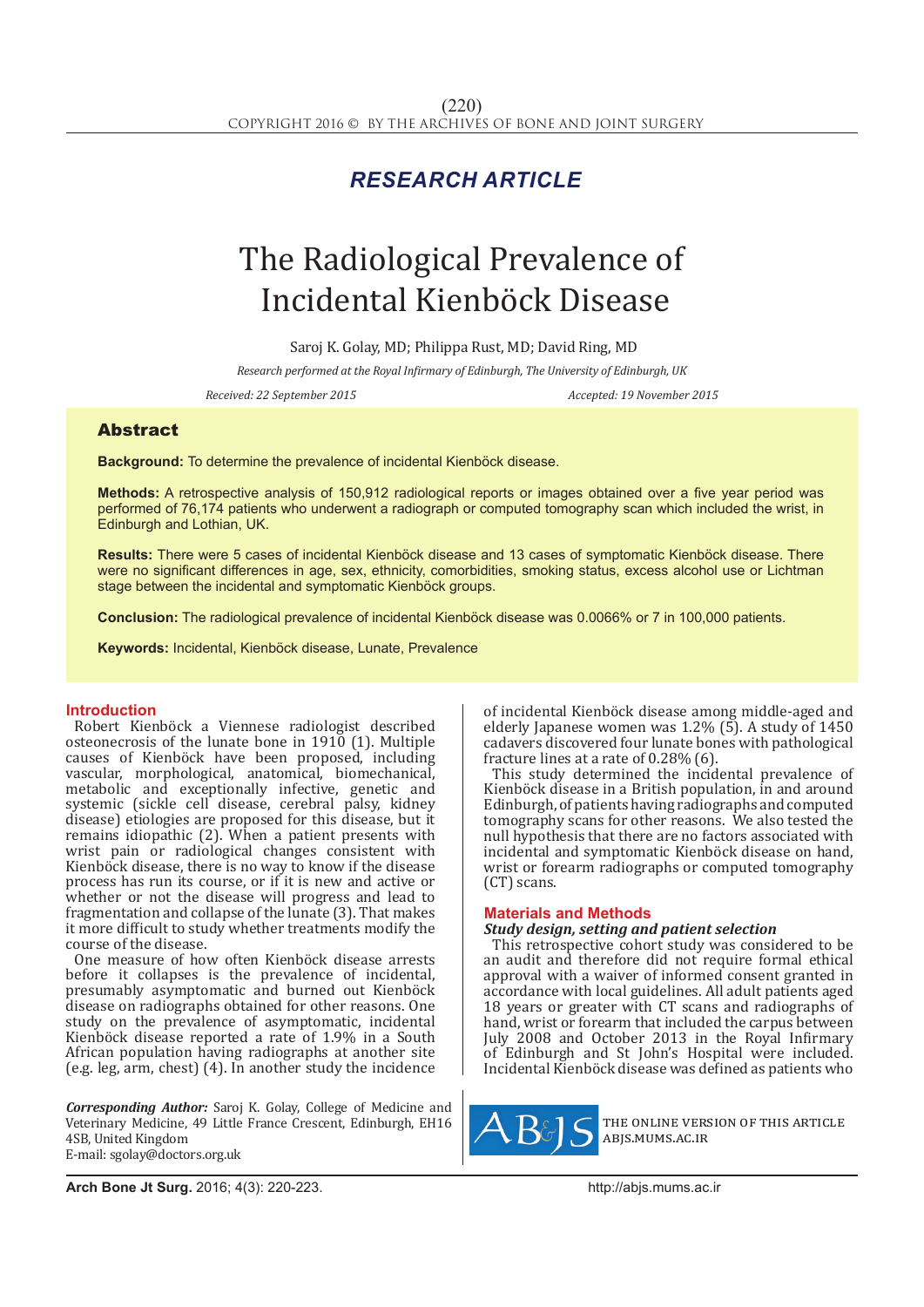THE ARCHIVES OF BONE AND JOINT SURGERY. ABJS.MUMS.AC.IR PREVALENCE OF INCIDENTAL KIENBÖCK VOLUME 4. NUMBER 3. JULY 2016

were not seeking care for wrist pain due to Kienböck disease but had radiological changes consistent with Kienböck disease. Symptomatic Kienböck disease was defined as patients seeking care for wrist pain due to Kienböck disease and with radiological changes consistent with Kienböck disease. There were 76,174 patients with a total of 150,912 radiology reports (150,231 radiographs and 681 CT scans).

#### *Outcome measures and explanatory variables*

The primary outcome measure was the prevalence of incidental Kienböck disease. Search fields with the terms "Kienböck" and "lunate" were applied to identify all reports with potential Kienböck disease. All returned reports with an abnormal description of the lunate were then individually reviewed to diagnose Kienböck disease using radiographic diagnostic criteria: linear fracture lines, lunate sclerosis, collapse of lunate on radial border, changes in carpal alignment and height, fixed scaphoid rotation, proximal migration of capitate and severe lunate collapse with intra-articular degeneration of midcarpal or radiocarpal joint. The principal investigator reviewed cases where there was diagnostic uncertainty.

Uncertain cases with other potential causes for radiographic abnormalities of the lunate (n=11) were reviewed and classified as negative for Kienböck disease. This included lunate subluxation or dislocation after acute trauma (n= 6) and developmental or congenital lunate triquetral coalition (n=5).

Medical notes of patients with a diagnosis of Kienböck

disease were reviewed. The incidental group comprised patients without a prior diagnosis of Kienböck disease and an absence of wrist symptoms including pain, swelling, weakness and restriction of range of movement. The assessment of factors associated with Kienböck disease considered the following explanatory variables: age of patient during imaging, sex, ethnicity, specific medical comorbidities (chronic pulmonary disease, heart failure, malignancies, peripheral vascular disease, cerebrovascular disease, diabetes, liver disease, dementia, obesity, neurological disorders and renal diseases), smoking status, and excess alcohol intake (defined as consumption of units above current national guidelines of 21 units for men and 14 units for women).

#### *Statistical analyses*

The prevalence of incidental, symptomatic and overall Kienböck disease is presented as a percentage of the total number of patients in this study. Categorical variables are summarized as frequencies and percentages. Continuous variables are presented as mean ± confidence intervals. The demographic and clinical characteristics of patients in the incidental and symptomatic Kienböck groups were evaluated using bivariate analysis. The chi square test was performed to calculate *p* values for categorical variables or two-sided Fisher's exact test in case the minimum expected cell frequency was less than five and the Student *t* test for continuous variables. A *P* value<0.05 was considered significant.

| Table 1. Bivariate analysis of factors associated with Kienböck disease |                                             |                                                     |           |                                             |  |  |
|-------------------------------------------------------------------------|---------------------------------------------|-----------------------------------------------------|-----------|---------------------------------------------|--|--|
|                                                                         | Incidental Kienböck (n=5)<br>Mean (95% CI*) | Symptomatic Kienböck (n=13)<br><b>Mean</b> (95% CI) | P Value** | All Kienböck (n=18)<br><b>Mean (95% CI)</b> |  |  |
| Age in years                                                            | $43(21-66)$                                 | $41(31-51)$                                         | 0.77      | 42 (34-50)                                  |  |  |
|                                                                         | n(%)                                        | n(%)                                                |           | n(%)                                        |  |  |
| Men                                                                     | $3(60\%)$                                   | 11 (85%)                                            | 0.53      | 14 (78%)                                    |  |  |
| Ethnicity                                                               |                                             |                                                     |           |                                             |  |  |
| White British                                                           | $5(100\%)$                                  | 10 (77%)                                            | 0.99      | 15 (83%)                                    |  |  |
| European                                                                | $0(0\%)$                                    | $1(8\%)$                                            |           | 1(6%)                                       |  |  |
| African/South American                                                  | $0(0\%)$                                    | $1(8\%)$                                            |           | 1(6%)                                       |  |  |
| Asian                                                                   | $0(0\%)$                                    | $1(8\%)$                                            |           | 1(6%)                                       |  |  |
| <b>Imaging Modality</b>                                                 |                                             |                                                     |           |                                             |  |  |
| Radiograph                                                              | $4(80\%)$                                   | 7(54%)                                              | 0.60      | 11 (68%)                                    |  |  |
| Computed Tomography                                                     | $1(20\%)$                                   | 6(46%)                                              |           | 7(32%)                                      |  |  |
| <b>Medical Co-morbidities</b>                                           |                                             |                                                     |           |                                             |  |  |
| No co-morbidities                                                       | $3(60\%)$                                   | 5(39%)                                              | 0.45      | 8(44%)                                      |  |  |
| 1 - 3 co-morbidities                                                    | $1(20\%)$                                   | 7(54%)                                              |           | 8(44%)                                      |  |  |
| >3 co-morbidities                                                       | $1(20\%)$                                   | $1(8\%)$                                            |           | 2(11)                                       |  |  |
| <b>Smoking Status</b>                                                   |                                             |                                                     |           |                                             |  |  |
| Smoker                                                                  | $2(40\%)$                                   | 9(69%)                                              | 0.33      | 11 (61%)                                    |  |  |
| Non-smoker                                                              | $3(60\%)$                                   | 4(31%)                                              |           | 7(39%)                                      |  |  |
| <b>Alcohol Intake</b>                                                   |                                             |                                                     |           |                                             |  |  |
| <b>Below limits</b>                                                     | $4(80\%)$                                   | 8(62%)                                              | 0.62      | 12 (67%)                                    |  |  |
| Above limits<br>$*$ CL and Colorado internal.                           | $1(20\%)$                                   | 5(39%)                                              |           | 6(33%)                                      |  |  |

CI: confidence interval

\*\* Compared between Incidental and Symptomatic Kienböck groups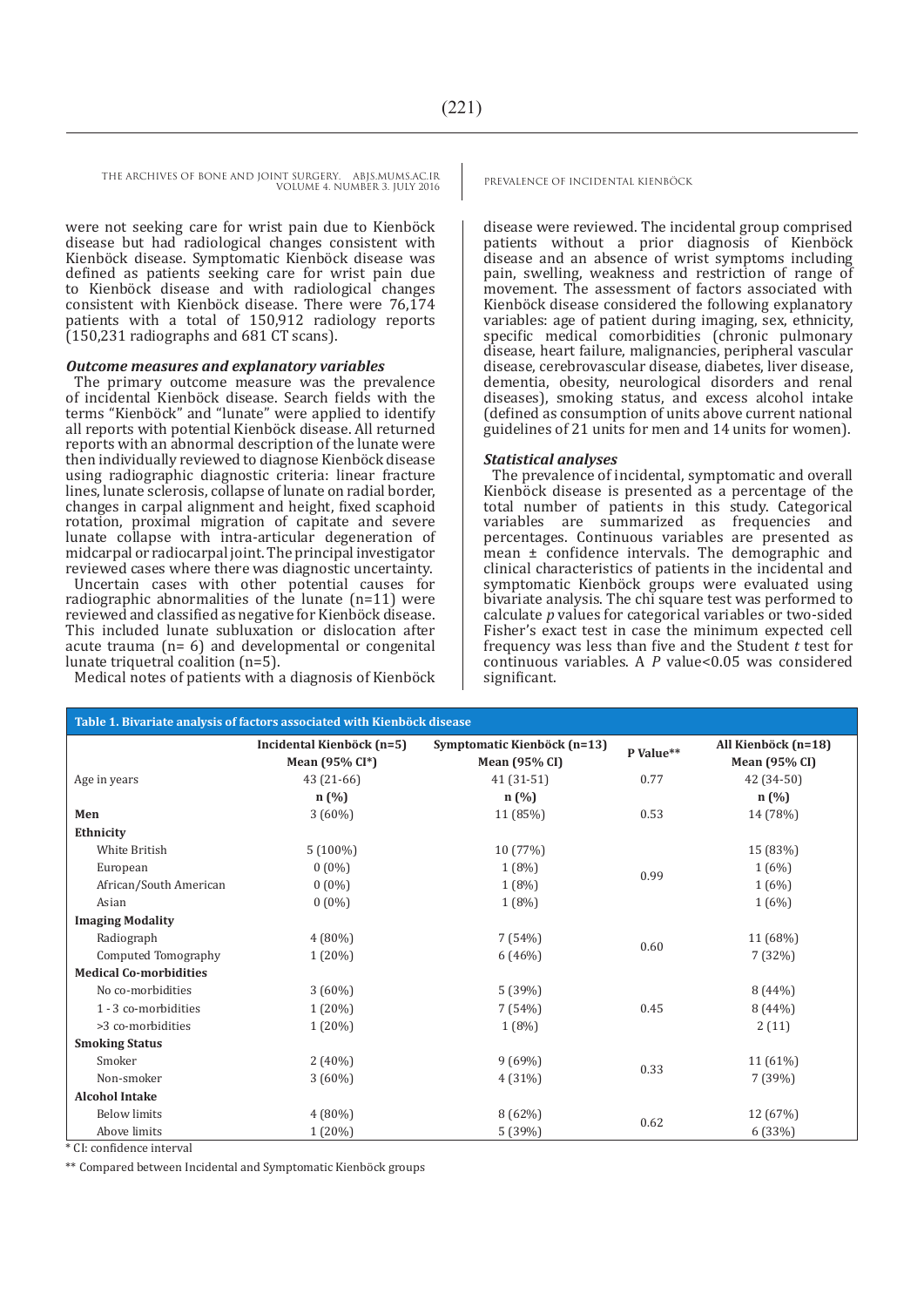THE ARCHIVES OF BONE AND JOINT SURGERY. ABJS.MUMS.AC.IR PREVALENCE OF INCIDENTAL KIENBÖCK VOLUME 4. NUMBER 3. JULY 2016

| Table 2. Incidental, Symptomatic and All Kienböck disease per Lichtman stage (n=18) |                     |                      |         |              |  |  |
|-------------------------------------------------------------------------------------|---------------------|----------------------|---------|--------------|--|--|
|                                                                                     | Incidental Kienböck | Symptomatic Kienböck | P-Value | All Kienböck |  |  |
| Lichtman stage                                                                      | n(%)                | n(%)                 |         | n(%)         |  |  |
| Stage I                                                                             | $0(0.00\%)$         | 2(15%)               |         | $2(11\%)$    |  |  |
| Stage II                                                                            | $3(60\%)$           | 5(39%)               |         | 8(44%)       |  |  |
| Stage III                                                                           | $0(0.00\%)$         | 3(23%)               | 0.71    | 3(17%)       |  |  |
| Stage IV                                                                            | $2(40\%)$           | 3(23%)               |         | 5(28%)       |  |  |
| Total                                                                               | 100%                | 100%                 |         | 100.0%       |  |  |

#### **Results**

There were 18 wrists with Kienböck disease in 150,912 radiological examinations of 76,174 patients. Thirteen/ eighteen (72%) of these patients were seeking care for wrist pain due to Kienböck disease and the diagnosis was an incidental finding in five/eighteen (28%) patients. The radiological prevalence of incidental Kienböck disease was 0.0066% or 7 in 100,000 patients. With the number of radiographs available, there were no significant differences in age, sex, ethnicity, comorbidities, smoking status, and excess alcohol use. [Table 1] There was also no difference in Lichtman stage between the incidental and symptomatic Kienböck groups (*P*=0.71) [Table 2].

#### **Discussion**

On initial diagnosis of Kienböck disease, there is currently no way to know if the disease will progress and merits potentially disease modifying treatment. If the disease has already stopped progressing then surgery to attempt to modify the course of the disease is unhelpful. The prevalence of incidental, presumably asymptomatic and burned out Kienböck disease on radiographs obtained for other reasons might give us some idea of how often the disease arrests prior to complete collapse of the lunate. This study reviewed five years' imaging of the wrist in two institutions (The Royal Infirmary of Edinburgh and St John's Hospital) to determine the prevalence of incidental Kienböck disease.

The study has a number of limitations that might have made the estimated prevalence of incidental Kienböck lower than the true prevalence. We relied on complete and accurate documentation in radiology reports. There were also search strategy limitations: potentially misspelt permutations of the terms "Kienböck" and "lunate" (with stem words spelling errors: Kien-, Kein-, -boch and variations of reference to the lunate: lunatomalacia, osteonecrosis, avascular necrosis) could not be entered into the search fields of the electronic radiological database. The majority of images were radiographs, which are not a sensitive test for Lichtman stage I Kienböck disease. The strength of this study is its large sample size and availability of a complete imaging database comprising radiographs and computed tomography scans

The prevalence of incidental Kienböck disease was approximately 1 in 15,000 patients (0.0066%) in our study. That is much lower than the prevalence in South Africa  $(1.9\%)$  and Japan  $(1.2\%)$ , and also lower than in German cadavers (0.28%). Our study might be more accurate as it investigated a large sample number. Also it was not subject

to selection bias from specific subpopulations as in the previously reported studies. A study into elderly patients showed Kienböck to increase with age, so the prevalence in the study of elderly Japanese might be expected to be higher, however they did not include males (5, 7). In our study, it is possible that we missed a number of grade 1 early cases that were not seen or reported on radiographs. Also we may have missed cases that were reported, but the key terms were misspelled. Future studies might look at the prevalence of incidental Kienböck on MRI, but it's unusual to order an MRI in the absence of wrist problems.

This study did not identify any predisposing risk factors associated with Kienböck disease or a correlation between Lichtman stage and symptoms. Palmer reported poor correlation findings between Kienböck disease and its hypothesized etiology which include anatomic, vascular and mechanical factors (8). Anatomy of blood vessels were initially thought to contribute to the disease as classically only one single volar or one single dorsal vessel supply to the lunate had been found in some specimens (9). However this is now thought to have little influence on the development of Kienböck disease after consistent dorsal and palmar nutrient arteries were both demonstrated in larger anatomical studies (10). A meta-analysis studying ulnar variance as a potential predisposing mechanical factor, where the lunate is hypothesized to be under uneven axial force distribution from the radial aspect due to a short ulna, did not reveal any significant association (11). Mirabello et al. also describe a lack of correlation between function and Lichtman class (12).

Long-term follow-up of a large cohort of patients with Kienböck disease that chose not to have surgery would help clarify the natural history of incidental Kienböck disease. This would help establish the proportion of incidental cases that may flare and become active disease or remain arrested and burned out before complete collapse. If it turns out that a high percentage of Kienböck disease does not progress, then patients could be better informed and consider nonspecific treatment and monitoring.

Philippa Rust MD

The Royal Infirmary of Edinburgh, The University of Edinburgh, UK

David Ring MD

Hand and Upper Extremity Service, Massachusetts General Hospital, Harvard Medical School, USA

Saroj K. Golay MD